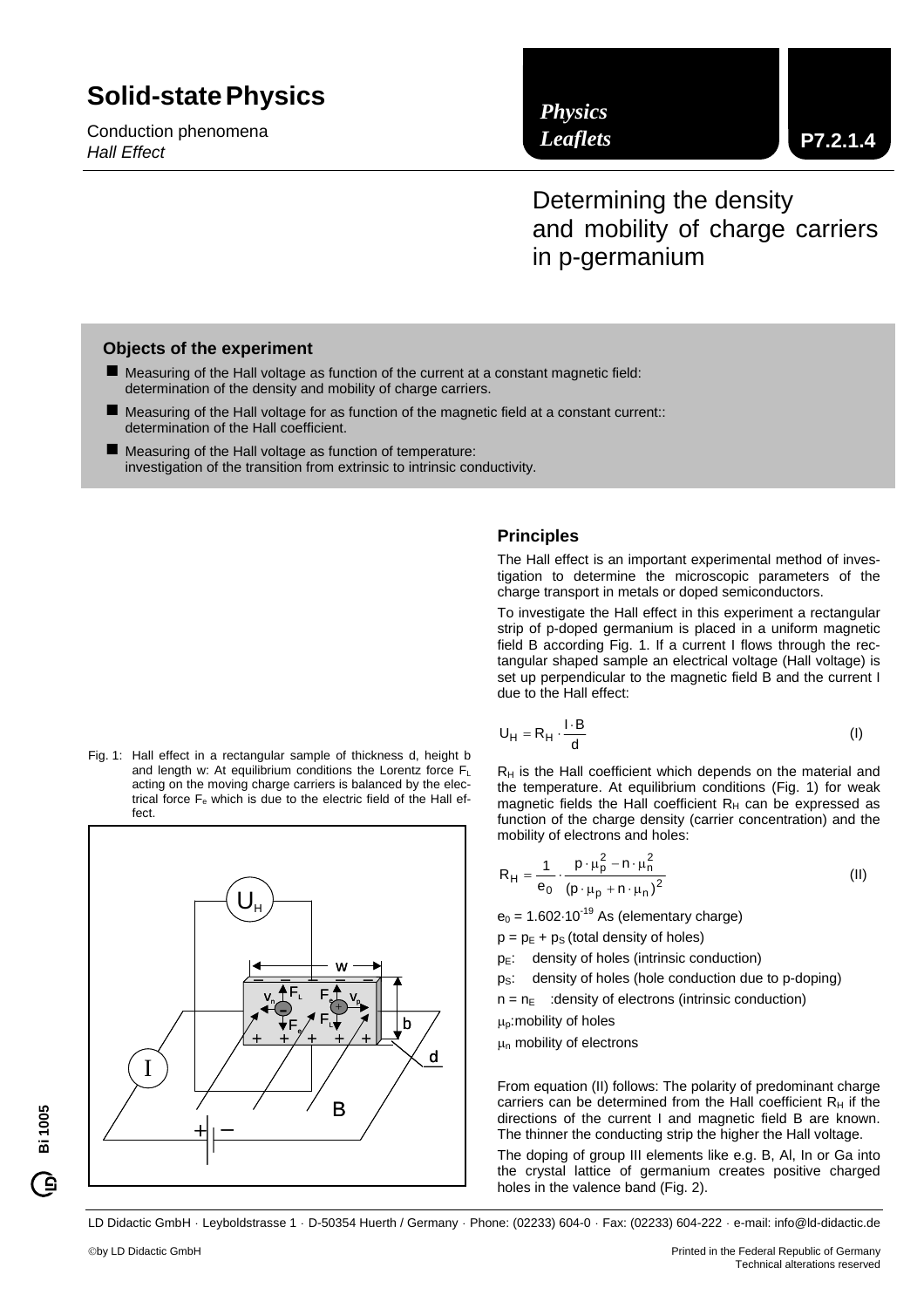

Fig. 2: Simplified diagram of extrinsic (left) and intrinsic conduction (right) under influence of an electric field E: Incorporating of dopants (acceptors A) into the crystal lattice creates positive charge carriers called holes in the valence band (VB). With increasing temperature the thermal energy of valence electrons increases allowing them to breach the energy gap  $E_q$ into the conduction band (CB) leaving a vacancy called hole in the VB.

Their activation energy  $E_A$  of about 0.01 eV is significantly smaller than the activation energy  $E<sub>g</sub>$  (band gap) to generate electrons and holes by thermal activation (intrinsic charge carriers). At room temperatures in p-doped germanium the density of holes  $p_S$  can predominate the density of intrinsic charge carriers ( $p_E$  and  $n_E$ ). In this case where the charge transport is predominately due to holes from the dopants ( $n =$  $n_E = p_E \approx 0$ ). The density of  $p_S$  can be determined by measuring the Hall voltage  $U_H$  as function of the current I. With equation (I) and (II) follows:

$$
p_S = \frac{B}{e_0 \cdot d} \cdot \frac{I}{U_H} \tag{III}
$$

The mobility is a measure of the interaction between the charge carriers and the crystal lattice. The mobility is defined as (in case p-doped germanium it is the mobility  $\mu_P$  of the holes created by the dopants, i.e. acceptors):

$$
\mu_{\rm P} = \frac{v_{\rm p}}{\rm E} \tag{IV}
$$

v<sub>p</sub>: drift velocity

E: electric field due to the voltage drop

The electric filed E can be determined by the voltage drop U and the length w of the p-doped germanium strip:

$$
E = \frac{U}{w}
$$
 (V)

The drift velocity  $v_p$  can be determined from the equilibrium condition, where the Lorentz force compensates the electrical force which is due to the Hall field (Fig. 1)

$$
e_0 \cdot v_d \cdot B = e_0 \cdot E_H \tag{VI}
$$

which can be expressed using the relation  $E_H = b \cdot U_H$  as

$$
v_d = \frac{U_H}{b \cdot B} \tag{VII}
$$

Substituting equation (V) and (VII) in equation (IV) the mobility  $\mu_{p}$  of holes can be estimated at room temperatures as follows:

$$
\mu_{\rm p} = \frac{U_{\rm H} \cdot w}{b \cdot B \cdot U} \tag{VIII}
$$

The current I in a semiconductor crystal is made up of both hole currents and electron currents (Fig. 1):

$$
I = b \cdot d (n_p \cdot \mu_p + n_n \cdot \mu_n)
$$
 (IX)

The carrier density depends on the dopant concentration and the temperature. Three different regions can be distinguished for p-doped germanium: At very low temperatures the excitation from electrons of the valence band into the acceptor levels is the only source of charge carriers. The density of holes  $p<sub>S</sub>$  increases with temperature. It follows a region where the density  $p_S$  is independent of temperature as all acceptor levels are occupied (extrinsic conductivity). In this regime the charge transport due to intrinsic charge carriers can be neglected. A further increase in temperature leads to a direct thermal excitation of electrons from the valence band into the conduction band. The charge transport increases due to intrinsic conductivity and finally predominates (Fig. 2). These transition from pure extrinsic conduction to a predominately intrinsic conduction can be observed by measuring the Hall voltage  $U_H$  as function of the temperature.

To describe the Hall voltage as function of temperature  $U_H$ based on a simple theory equation (I) and (II) have to be extended in the following way:

It is assumed that the mobility of electrons and holes are different. Introducing the ratio of the mobility

$$
k = \frac{\mu_n}{\mu_p} \tag{X}
$$

equation (II) can be rewritten as follows:

$$
R_{H} = \frac{1}{e_0} \cdot \frac{p - n \cdot k^2}{(p + n \cdot k)^2}
$$
 (XI)

For undoped semiconductors the temperature dependency of the charge carriers can be assumed as

$$
n = n_0 \cdot e^{-\frac{E_g}{2k_B \cdot T}}
$$
  
\n
$$
p = p_0 \cdot e^{-\frac{E_g}{2k_B \cdot T}}
$$
\n(XII)

 $k_B$  = 1.36 10<sup>-23</sup> J/K: Boltzmann constant

The product of the densities p and n is temperature dependent:

$$
n \cdot p = n_E \cdot (p_E + p_S) = \eta^2 \tag{XIII}
$$

where the effective state density  $\eta$  is approximated as

$$
\eta^2 = N_0 \cdot e^{-\frac{E_g}{k_B \cdot T}}
$$
 (XIV)

In the extrinsic conductivity regime the density  $p_S$  of holes can be determined according equation (III). For the intrinsic charge carriers  $p_E = n_E$  which leads to a quadratic equation for  $p<sub>E</sub>$  with the solution:

$$
p_{E} = -\frac{P_{S}}{2} + \sqrt{\frac{P_{S}^{2}}{4} + \eta^{2}}
$$
 (XV)

With equations (XI) and (XV) together with the relations  $p =$  $p<sub>E</sub> + p<sub>S</sub>$  and n = n<sub>E</sub> the temperature dependency of Hall voltage U<sub>H</sub> can be simulated. Using for  $E_g = 0.7$  eV the result of experiment P7.2.1.5 as estimate value for the simulation only two unknown parameters  $N_0$  and k are left.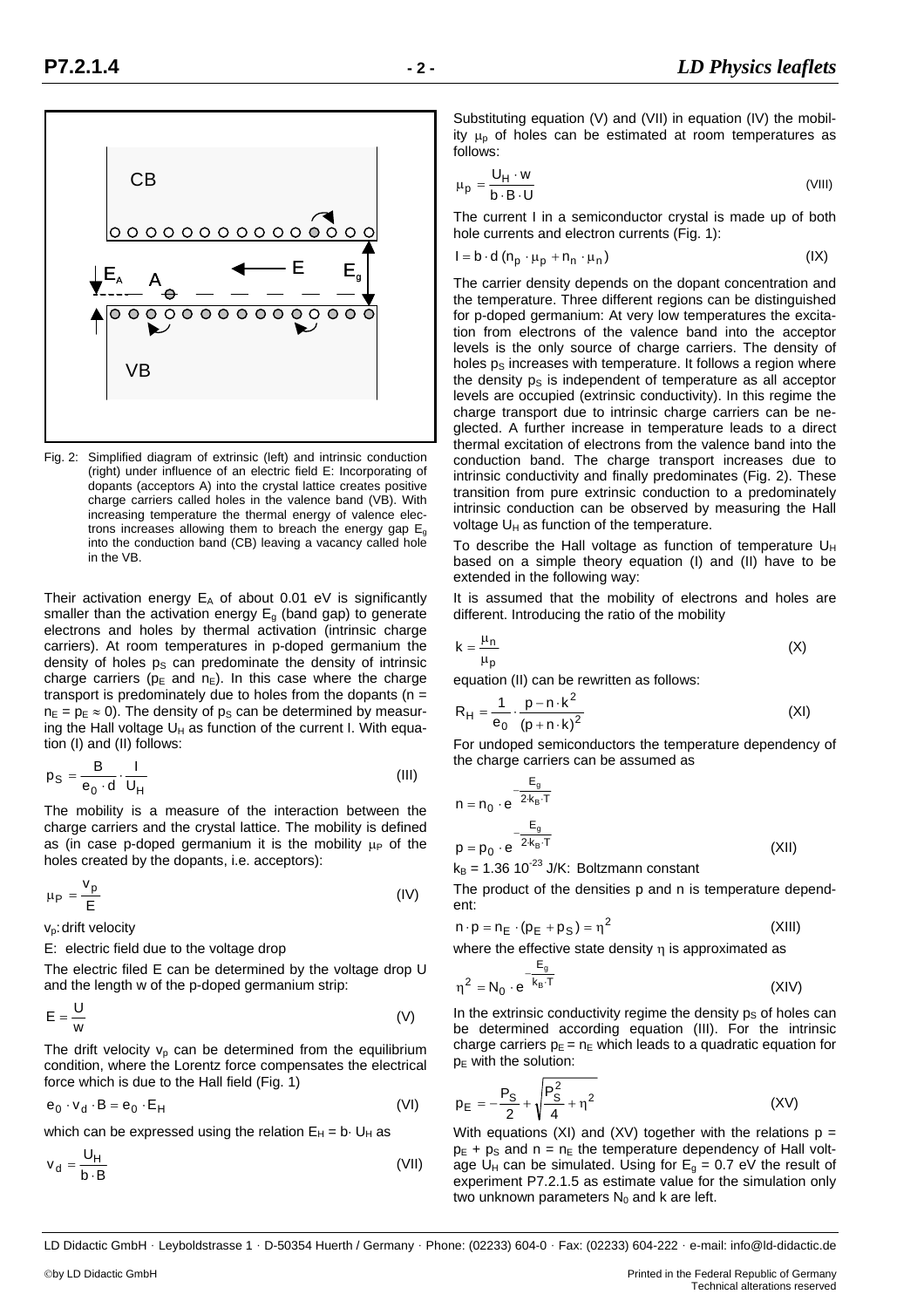## **Apparatus**

| 1 Base unit for Hall effect Ge 586 850                                                                                                              |  |
|-----------------------------------------------------------------------------------------------------------------------------------------------------|--|
| 2 AC/DC Power supply 0 to 15 V, 5 A  521 501<br>1 DC Power Supply 016 V, 05 A 521 545                                                               |  |
| 1 Stand base, V-shape, 20 cm  300 02<br>7 Pair of cables, 1 m, red and blue  501 46<br>additionally required:<br>PC with Windows 95/98/NT or higher |  |



Fig. 2: Experimental setup (wiring diagram) for measuring the Hall voltage as function of the current I.

#### **Measuring the magnetic field:**

- The B-probe is fixed by the Stand rod to the V-shaped Stand base.
- Before the measuring the magnetic induction of the field B place the B-probe carefully in the gap (see instruction sheet base unit Hall effect 586 850) after the apparatus is adjusted.
- For the measurement connect B-probe to the Sensor CASSY using the extension cable.

#### **Compensation of the Hall voltage:**

- Before performing a measurement with a constant current I the Hall voltage have to be compensated for  $B = 0$  T:
- 1. For measuring the current I connect the cables to the Input A of the Sensor CASSY (Fig. 3, see also instruction sheet base unit Hall effect 586 850).
- 2. For measuring the Hall voltage  $U_H$  connect the cables to the Input B of the Sensor CASSY (Fig. 3 see also instruction sheet base unit Hall effect 586 850).
- 3. Set the cross-current I to the maximum value (see instruction manual for n-doped Ge crystal 586 852), switch on the compensation and zero the Hall voltage  $U_H$  using the compensation knob.

# **Measuring the voltage drop: Safety notes**

- For measuring the voltage drop U connect the cables to the Input B of Sensor CASSY (see instruction sheet base unit Hall effect 586 850 measure the conductivity as function of temperature).
- Connect the cables to the Input A of the Sensor CASSY to measure the current I (see instruction sheet base unit Hall effect 586 850).
- Set the current I to the maximum value and measure the voltage drop U.

LD Didactic GmbH . Leyboldstrasse 1 . D-50354 Huerth / Germany . Phone: (02233) 604-0 . Fax: (02233) 604-222 . e-mail: info@ld-didactic.de

# **Setup**

#### **Mounting and connecting the plug-in board:**

- Insert the plug-in board with the p-doped Ge crystal into the DIN socket on the base unit for Hall effect until the pins engage in the holes.
- Carefully insert the plug-in board with DIN plug into the DIN socket on Insert the base unit with rod into the hole of the U-core all the way to the stop; make sure that the plugin board is seated parallel to the U-core (see instruction sheet base unit Hall effect 586 850).
- Carefully attach the pair of bored pole pieces with additional pole piece, and slide the additional pole piece as far as the spacers of the plug-in boards (make sure that the plug-in board is not bent).
- Turn the current limiter of the current-controlled power supply to the left stop, and connect the power supply.

The n-doped Ge crystal is extremely fragile:

Handle the plug-in board carefully and do not subject it to mechanical shocks or loads.

Due to its high specific resistance, the p-doped Ge crystal warms up even if only the cross-current is applied:

- Do not exceed the maximum cross-current  $I = 33$  mA.
- Turn the control knob for the cross-current on the base unit for Hall effect to the left stop.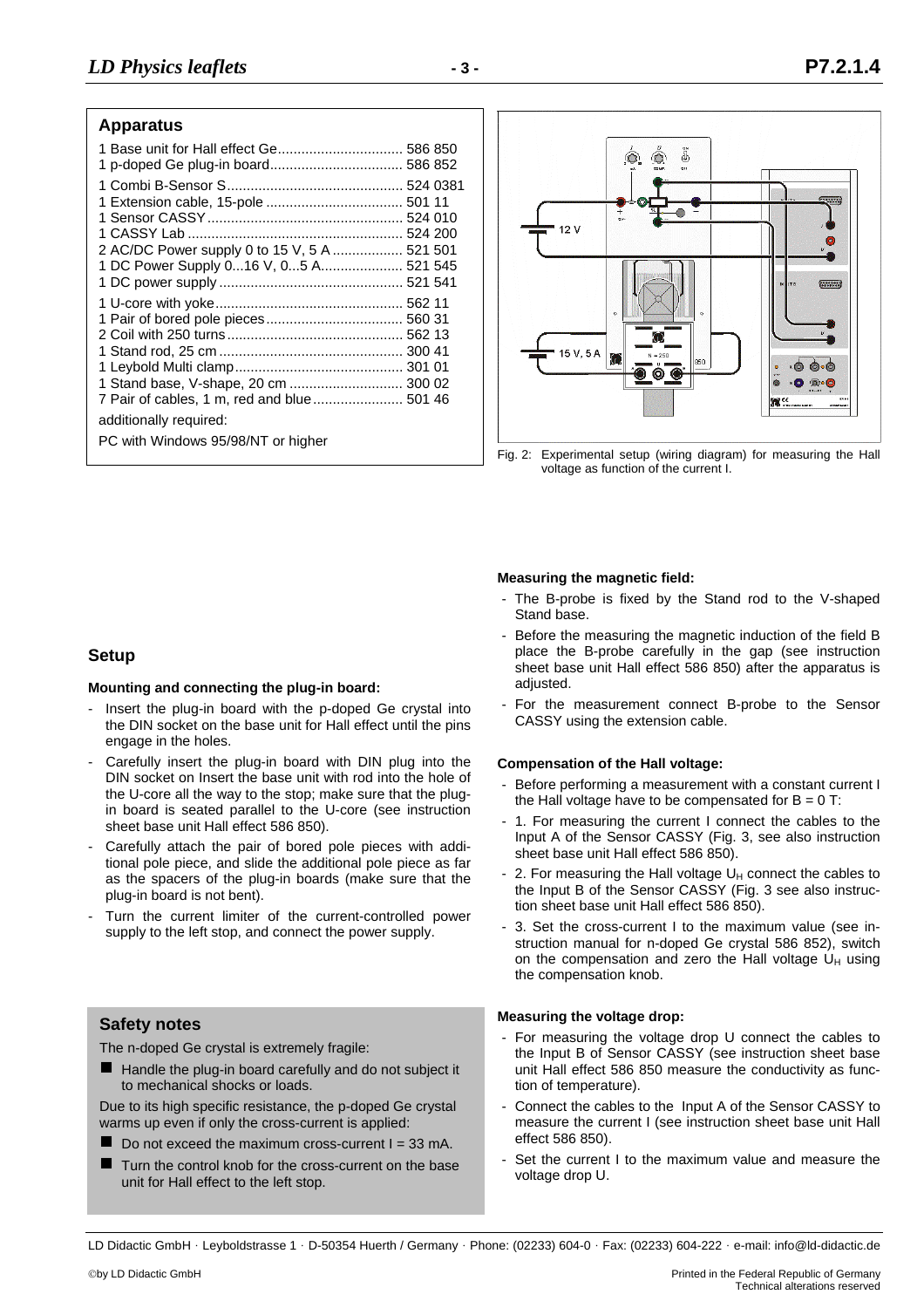## **Measuring the temperature:**

For measuring the temperature 9 connect the output signal of the heater to Input A of the Sensor CASSY (see instruction sheet base unit Hall effect 586 850 and Physics Leaflets P7.2.1.5.)

# **Carrying out the experiment**

## **a) Measuring the Hall voltage as function of current**

- First compensate the Hall voltage (see above).
- Set the magnetic field B to a desired value and measure the magnetic flux density B (see above).
- Set the current to the maximum value and measure the voltage drop U.
- Measure the Hall voltage  $U_H$  (Input B on Sensor CASSY) as function of the current I (Input A on Sensor CASSY).
- After connecting the cables set the parameters with  $\mathbb{S}$ .
- For measuring use the button  $\bullet$  or F9 in manual measuring mode.
- Safe your measurement ...
- **b) Measuring the Hall voltage as function of magnetic field**
- First compensate the Hall voltage (see above).
- Set the current I to a desired value.
- Measure the Hall voltage  $U_H$  (Input B on Sensor CASSY) as function of the magnetic field B (Input A on Sensor CASSY).
- After connecting the cables set the parameters with  $\mathbb{R}$ .
- For measuring use the button  $\bullet$  or F9 in manual measuring mode.
- Safe your measurement ...

#### **c) Measuring the Hall voltage as function of temperature**

- First compensate the Hall voltage  $U_H$  (see above) and set the current I to a desired value.
- Set the magnetic field B to a desired value (see above).
- Measure the Hall voltage  $U_H$  (Input B on Sensor CASSY) as function of the Temperature 9 (Input A on Sensor CASSY, see above).

# **Measuring example**





Fig. 4: Hall voltage  $U_H$  as function of the current I for different magnetic fields. The straight lines correspond to a fit according equation (I).

current:  $I = 30$  mA

voltage drop:  $U = 1,4$  V.

#### **b) Measuring the Hall voltage as function of magnetic field**



Fig. 5: Hall voltage  $U_H$  as function of the magnetic field B for I = 30 mA.. The straight line with slope A corresponds to a fit according equation (I).

#### **c) Measuring the Hall voltage as function of temperature**



Fig. 6: Hall voltage  $U_H$  as function of the temperature T for I = 30 mA and different magnetic fields B.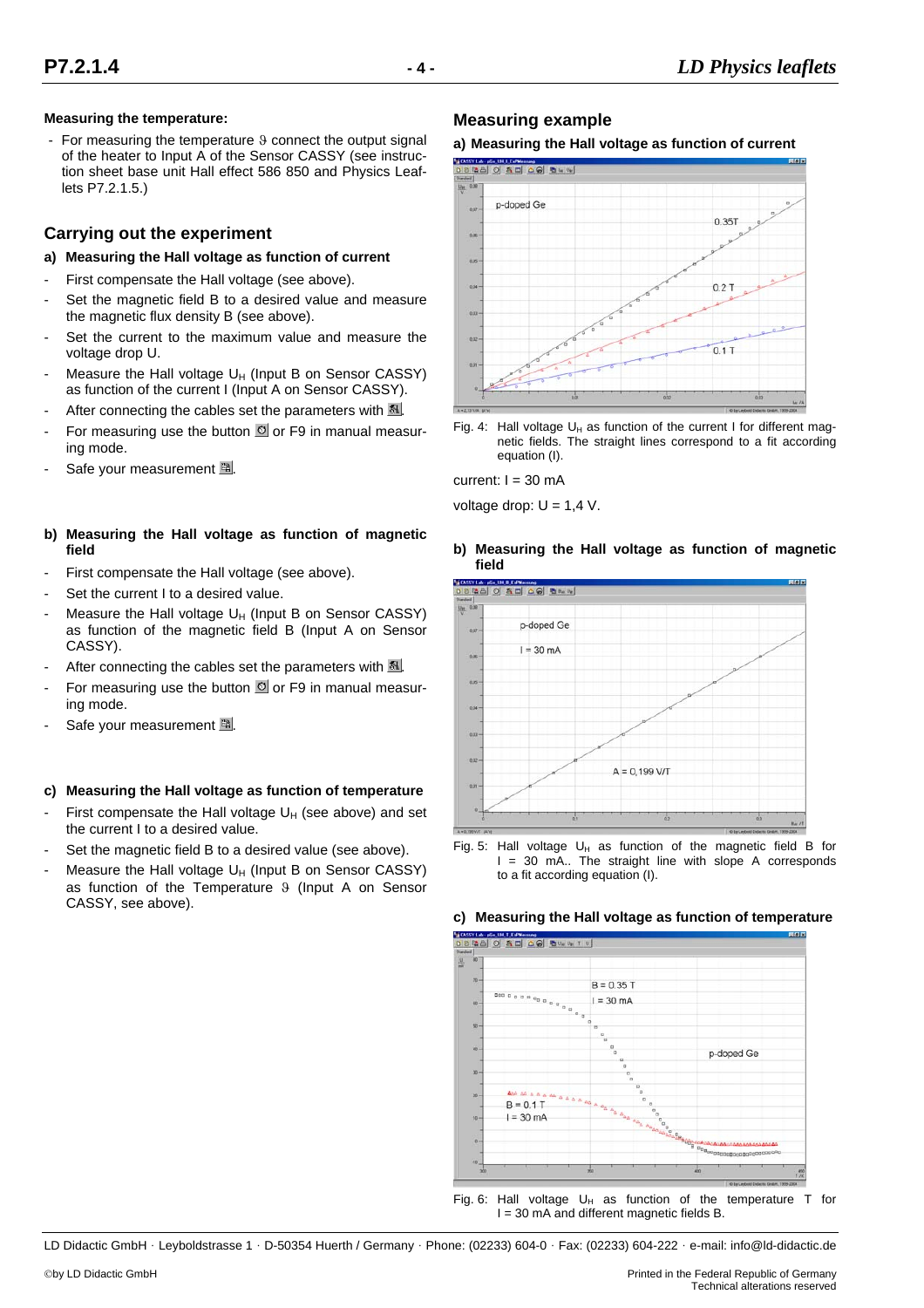# **Evaluation and results**

#### **a) Measuring the Hall voltage as function of current**

For the measurement with e. g.  $B = 0.35$  T and  $I = 30$  mA in Fig. 4 the slope

$$
A = \frac{R_H \cdot B}{d} = 2.13 \frac{V}{A}
$$

is obtained by the fitting a straight line through the origin (right mouse click in the diagram and "fit function"). With the linear regression result and equation (III) the density  $p<sub>S</sub>$  of holes in the extrinsic conducting regime can determined as follows:

d = 1.10<sup>-3</sup> m  
B = 0.35 T  

$$
P_S = \frac{B}{e_0 \cdot d \cdot A} = 1.1 \cdot 10^{21} \frac{1}{m^3}
$$

With the experimental results at room temperature

 $U = 1.4 V$ 

 $B = 0.35$  T

 $U_H$  = 72 mV

and the dimensions of the p-doped germanium strip

 $b = 10$  mm

 $w = 20$  mm

the drift velocity  $v_p$  (equation (VII)) and the mobility  $\mu_p$  (equation (VIII)) of the charge carriers in the extrinsic region can be estimated:

$$
v_p = \frac{U_H}{b \cdot B} = 21 \frac{m}{s}
$$

$$
\mu_p = \frac{U_H \cdot w}{b \cdot B \cdot U} = 2940 \frac{cm^2}{Vs}
$$

#### **b) Measuring the Hall voltage as function of magnetic field**

As can be seen from the linear regression of a straight line through the origin the Hall voltage  $U_H$  is proportional to the magnetic field B:

 $U_H \sim B$ .

Together with the result of part 1., i.e.  $U_H \sim I$ , the following relation is found:

 $U_H \sim I \cdot B$ .

Thus the theoretically derived formula (equation (I)) for the Hall voltage  $U_H$  of a strip-shaped conductor of thickness d is confirmed. Form the fit of a straight line to the experimental data of Fig. 5 the Hall coefficient  $R_H$  is obtained as follows:

 $d = 1.10^{-3}$  m

 $I = 30$  mA

 $A = 0.199$  V/T (slope of Fig. 5)

$$
R_H = \frac{A \cdot d}{I} = 6.6 \cdot 10^{-3} \frac{m^3}{As}
$$



Fig. 7: Fit according equation (XVI) to the experimental data of Fig 6 for  $B = 0.35$  T and  $I = 30$  mA.

A comparison with e. g. the Hall coefficient of the metallic conductor silver  $(R_H = 8.9 \cdot 10^{-11} \text{mC}^{-1}$  experiment P7.2.1.1) shows that the Hall coefficient is about  $10^7$  larger for semiconductors.

# **c) Measuring the Hall voltage as function of temperature**

Using equations (XI) and (XV) together with the relations  $p =$  $p_E + p_S$  and  $n = n_E$  the Hall voltage  $U_H$  can be expressed as follows:

 $U_H = ((A+(Sqr(A'2/4+B'2*Exp(-C*13025.9/x))-A/2)*(1-D'2))/$ ((A+(Sqr(A^2/4+B^2\*Exp(-C\*13025.9/x))-A/2)\*(1+D))^2) \*7.49\*10^22)

$$
(XVI)
$$

Using equation (XVI) the temperature behavior of the Hall voltage  $U_H$  can be simulated with the following fit parameters (For performing a Fit with CASSY Lab use key Alt F):

$$
A = 1.17 \cdot 10^{21} \text{ m}^{-3}
$$
  
\n
$$
B = N_0 = 1.99 \cdot 10^{26} \text{ m}^{-3}
$$
  
\n
$$
C = E_g = 0.74 \text{ eV}
$$
  
\n
$$
D = \mu_r / \mu_p = 1.81
$$

The result of the fit is shown in Fig. 7.

The temperature dependency of the Hall voltage  $U_H$  probes the transition from a charge transport due to holes to a bipolar charge transport of electrons and holes. At room temperatures the observed behavior of  $U_H$  is due to holes created by the acceptor atoms in the germanium lattice. Increasing the temperature, the charge transport is more and more due to thermally activated electrons and "vacancies" left in the valence band. When the number of the "faster" electrons exceeds the number of holes the Hall voltage  $U_H$  becomes negative. According equation (II) a sign change of  $U_H$  takes place when

$$
p\cdot \mu_p^2=n\cdot \mu_n^2\,.
$$

The negative temperature range of the Hall voltage is determined by the electrons. Their drift velocity and thus their mobility is larger as the drift velocity and mobility of the holes, respectively.